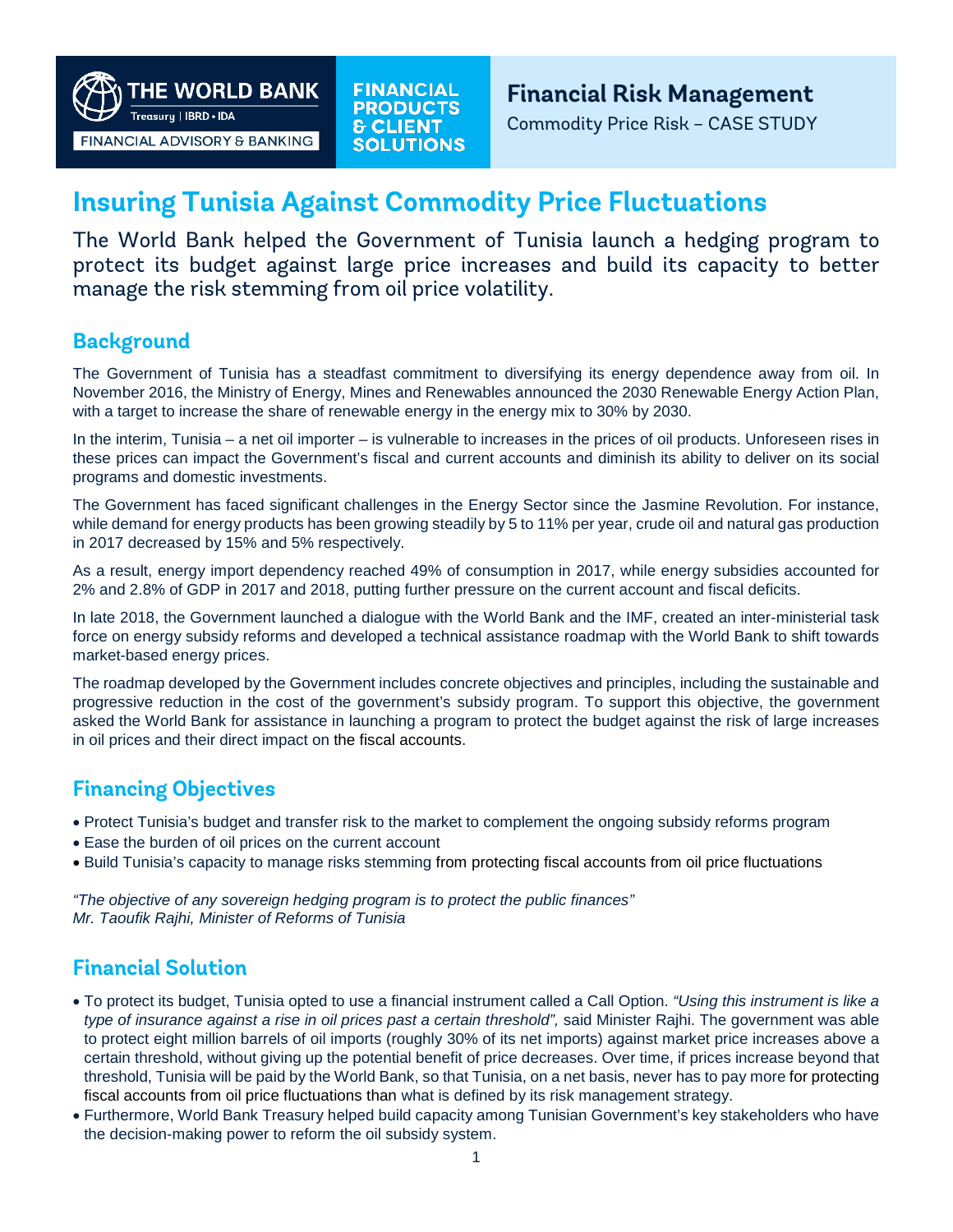*"Given Tunisia's high dependence on imported petroleum, and the risks related to oil price volatility on the budget deficit through subsidized end-user prices, the Government's decision to hedge the price of a significant portion of its oil imports was prudent"*

*Moez Cherif, World Bank Lead Energy Economist for the Maghreb*

### **World Bank's Role**

The World Bank combined the Energy team's hands-on involvement in Tunisia's energy and subsidy reform with the Treasury team's extensive market presence, to design and implement a risk management program, including:

- Conducted a diagnostic of the Tunisian subsidy system and the risk exposure of the Tunisian Government budget due to oil price fluctuations.
- Identified client's need for capacity-building support to cover a comprehensive set of topics, including legal, accounting, operational, pricing and market considerations, quantitative analysis, financial instruments, strategy development and implementation.
- Organized a 3-day technical workshop that brought together all the Tunisian stakeholders from the different ministries and state-owned enterprises affected by fuel prices, subsidies and/or a hedging program. The workshop enabled the Tunisian government to build capacity and reach the desired consensus.
- Supported Tunisian authorities to develop a risk identification and management strategy for protecting fiscal accounts from oil price fluctuations. Helped devise clear plan of action including the implementation plan for the oil hedge.
- Structured and executed hedging transactions to protect the Tunisia budget against fuel prices rising beyond a targeted threshold.

#### **Outcome**

In December 2018, the Government of Tunisia gave the go-ahead to the World Bank to intermediate the purchase of oil options from market counterparties. The Government specified their maximum budget for the options premium in their trade order. The Treasury team executed the transaction in record time using a competitive bidding process to find the best (minimum) price in the market. The

successful trade was based on constant coordination with the Cabinet of the Minister in charge of major reforms during the process of execution to give him live updates on the process.

This hedging operation brings several benefits to Tunisia, such as (i) protection of the budget and the fiscal accounts from oil price shocks for the duration of 12 months; (ii) reduced pressure on the capital accounts, due to lower foreign reserves volatility; (iii) fostering of a risk management culture and development of necessary skillset.

"This engagement is a critical part of Bank support to a broad package of measures initiated by the Government of Tunisia to address the budgetary impact of growing energy demand and to shift the energy mix towards renewable resources" said Tony Verheijen, World Bank Country Manager.

The World Bank's multilateral legal status, AAA rating, long standing experience in using derivatives and extensive presence in the international markets allow it to act as an efficient intermediary for risk management transactions for its clients. The World Bank is able to:



*2018 Oil Hedging Workshop Tunisian stakeholders and World Bank Treasury team* 

| <b>Coverage details</b>  |                                               |
|--------------------------|-----------------------------------------------|
|                          | Volume 8 million barrels                      |
| Maturity of coverage     | 12 months                                     |
| Threshold (strike price) | \$65 / barrel based on a<br>quarterly average |